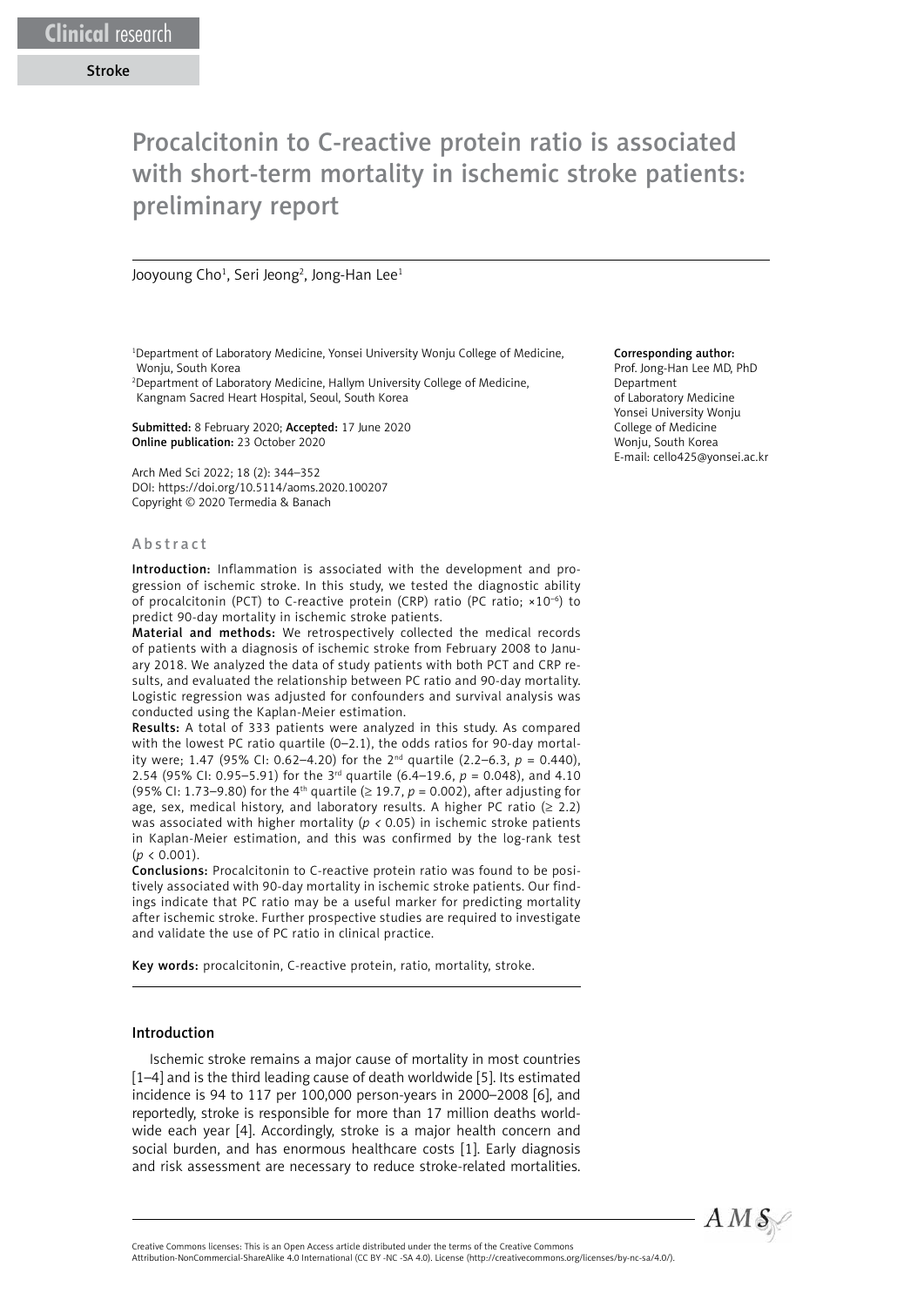For these reasons, many efforts have been made to identify markers of the severity and prognosis of ischemic stroke and several biomarkers have been proposed for use in ischemic stroke, such as bilirubin,  $\gamma$ -glutamyl transferase, uric acid, fibrinogen, white blood cell (WBC) count, brain natriuretic peptide (BNP) and troponin I (TnI) [1, 2, 6–14], but most are not widely used in clinical practice due to lack of evaluation and validation in well-designed clinical studies.

Stroke is composed of ischemic and hemorrhagic stroke, and ischemic stroke accounts for about 70–90% of all nature events [2, 5, 15]. Furthermore, the majority of them are probably associated with cardioembolism and atherosclerosis. Previous studies have reported that systemic inflammation is associated with disease development and progression in ischemic stroke [2], and serum C-reactive protein (CRP) level is positively associated with disease severity (odds ratio: 2.39,  $p = 0.0066$ ) [10] and short-term (3–6 months) mortality (odds ratio: 2.3, *p* < 0.001) [16]. Procalcitonin (PCT) is a 116 amino acid precursor of calcitonin (a hormone produced by thyroid C cells), and its secretion is stimulated by bacterial endotoxins or inflammatory mediators [17]. It is a promising biomarker for the detection of sepsis and pneumonia [18–20], and Mimoz *et al*. [21] suggested that an elevated PCT level during the early stage after major trauma might be associated with inflammation and not with infection. Furthermore, Li *et al*. [22] and Katan *et al*. [23] found that PCT independently predicted mortality in ischemic stroke patients. Others have reported that the discriminatory power of PCT is greater than that of CRP as determined by area under the curve (AUC) analysis [24]. Recently, a small number of studies have shown that PCT to CRP ratio (PC ratio) is a useful biomarker in infectious conditions [24, 25], and it was recently reported that PCT is more strongly associated with functional outcomes and mortality after ischemic stroke than CRP [26]. However, no study has yet investigated the association between PC ratio and prognosis in ischemic stroke. Thus, we hypothesized that PC ratio is associated with disease-related mortality in ischemic stroke patients. Accordingly, the present study aimed to assess and investigate the prognostic value of PC ratio for the prediction of short-term (90-day) mortality after ischemic stroke.

## Material and methods

#### Study design and data collection

We studied the records of all patients admitted to Wonju Severance Christian Hospital (a tertiary university-affiliated hospital located in Wonju, South Korea) with a diagnosis of ischemic stroke over the 10-year period from February 2008 to January 2018. To minimize confounding factors, we excluded patients with trauma, a febrile illness, autoimmune disease, community-acquired pneumonia, or a history of major surgery. Patient data were collected retrospectively from the electronic medical records (EMRs).

We evaluated the relationship between PC ratio (PCT in ng/ml and CRP in mg/l), and shortterm (90-day) mortality. Serum PCT levels (reference range:  $\leq$  0.05 ng/ml) were determined by enzyme-linked fluorescence (VIDAS PCT assay; bioMérieux, Marcy L'Etoile, France), and CRP levels (reference range: < 3.0 mg/l) were determined using an immunoturbidimetric assay (Cobas c 702 module; Roche Diagnostics, Basel, Switzerland). The unit of PC was converted to the same unit as CRP, and PC ratio was calculated as PC divided by CRP, and units were marked as 'the value  $\times$  10<sup>-6</sup>'. All cases were followed up for more than 90 days.

Demographic and clinical data were as follows: age, gender, systolic/diastolic blood pressure, date of admission and death, and presence of risk factors (history of hypertension, diabetes mellitus, atrial fibrillation, congestive heart failure, coronary artery obstructive disease, and malignancy).

Laboratory data were collected on the following: white blood cell (WBC) count and neutrophil (%) determined by the ADVIA 2120i automated hematology analyzer (Siemens Healthcare Diagnostics Manufacturing Limited, Dublin, Ireland); erythrocyte sedimentation rate (ESR) determined by the TEST-1 analyzer (SIRE Analytical Systems, Udine, Italy); BNP and creatine kinase muscle/brain (CK-MB) determined by the Atellica IM 1600 analyzer (Siemens Healthcare Diagnostics, Tarrytown, NY, USA); fibrin degradation product (FDP), D-dimer and fibrinogen determined by the CS-5100 hemostasis system (Sysmex Corp., Kobe, Japan).

This study was performed after obtaining approval from the institutional review board (IRB) of Wonju Severance Christian Hospital (IRB no. CR318057), which waived the requirement for informed consent. The study was conducted using retrospectively collected data and laboratory results. No personal or medical information, other than items required for analysis, was collected.

## Statistical analysis

Initially, the study subjects were divided into survivors and non-survivors, and the baseline characteristics were analyzed. The Kolmogorov-Smirnov test was used to confirm normality for numeric data, and distribution of data was determined as parametric data when the *p*-value was larger than 0.05. For parametric data, the results were presented as means ± standard deviations (SDs), and were compared using Student's *t*-test.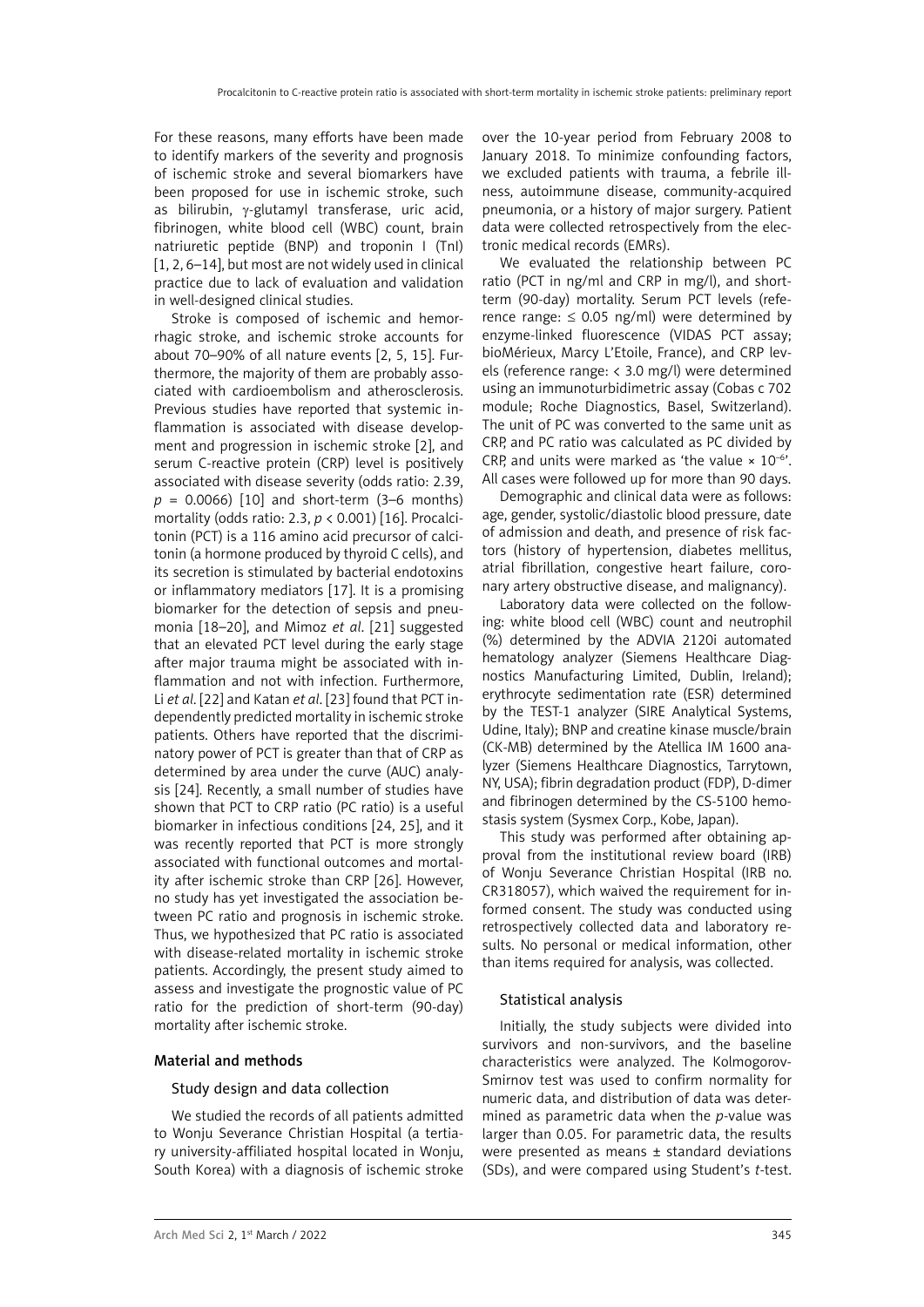For non-parametric data, the results were presented as medians and interquartile ranges (IQRs), and were compared using the Mann-Whitney *U* test.

Then, we compared the abilities of various parameters including PCT, CRP, and PC ratio to predict 90-day mortality, using receiver operating characteristic (ROC) curve analysis. The values of area under the curve (AUC) were calculated. At the point where the sensitivity and specificity are equal, the specificity was low (50–65%). Therefore, to minimize the false positive rate, thresholds at a fixed high specificity (80%) were calculated. For laboratory findings, the number of patients with an abnormal value (above the threshold) was further analyzed.

We also further evaluated the diagnostic performance depending on various PC ratio cut-off values for estimating the mortality of stroke patients. The sensitivity, specificity, positive predictive value, negative predictive value, agreement rate, and positive likelihood ratio, and negative likelihood ratio were calculated according to various cut-off values.

Results for numeric data were compared using analysis of variance (ANOVA) or the Kruskal-Wallis test (for parametric or non-parametric data, respectively), and when significant differences were found Tukey's adjustment was used for pairwise comparisons.

Categorical data were presented as frequencies and percentages, and group categorical variables were compared using the  $\chi^2$  test. Univariate and multivariate logistic regression analyses were performed before and after adjusting for confounders. Survival analysis was performed using the Kaplan-Meier estimation, and statistical significance was confirmed using the log rank test. For all statistical analysis, *p* < 0.05 was considered as statistically significant.

The analysis was performed using SPSS version 20.0 (IBM Corp., Armonk, NY, USA) and Analyse-it version 5.01 (Analyse-it Software, Ltd., Leeds, UK) added-in Microsoft Excel (Microsoft Corporation, Redmond, WA, USA).

## Results

## Baseline characteristics

A total of 675 patients who met our selection criteria from February 2008 to January 2018 were recruited in this study. Of these, 333 had both PCT and CRP results and were included in the analysis. Baseline characteristics of the 333 study subjects are provided in Table I. Short-term survival (90 days) was evaluated for all patients; 65 (19.5%) patients died within the 90-day follow-up period. In terms of medical histories, heart failure was more frequent  $(p = 0.041)$  and systolic blood pressure was higher ( $p = 0.032$ ) in non-survivors. In terms

of laboratory findings, the percentages of patients with abnormal neutrophils (%) and PCT were much higher in non-survivors than in survivors (*p* = 0.023 and < 0.001, respectively). On the other hand, when the basic characteristics of the study subjects were divided into genders and analyzed in the same way, there was no significant difference between males and females (*p* > 0.05 for all).

# Predictive abilities of PCT, CRP, and PC ratio

Both PCT and CRP values in non-survivors tended to be higher than in survivors, but did not show statistical significance. However, median PC ratios were significantly higher for non-survivors (16.5, IQR: 4.4–45.6) than survivors (5.0, IQR: 2.0–17.0) (*p* = 0.002). The results of ROC curve analysis are shown in Figure 1 and Table II. And, the diagnostic performances depending on various PC ratio cutoff values for estimating the mortality of stroke patients are shown in Supplementary Table SI (means and 95% confidence intervals are displayed).

# The relationship between PC ratio and associated variables

The 333 study subjects were allocated to PC ratio  $(x 10^{-6})$  quartiles, which were as follows: first quartile 0–2.1, second quartile 2.2–6.3, third quartile 6.4–19.6, and fourth quartile  $\geq$  19.7. Table III provides a summary of patients' characteristics by PC ratio quartile. Most laboratory items showed a statistically significant association ( $p < 0.05$ ), but only PCT showed a significant increase with each quartile (*p* for trend < 0.05).

# Survival analysis according to PC ratio

Logistic regression was used to evaluate the association between PC ratio and 90-day survival. Table IV summarizes univariate and multivariate logistic regression results obtained after adjusting for possible confounders. Univariate logistic regression analysis showed that patients in the third and fourth PC ratio quartiles had higher 90-day mortality rates than patients in the first quartile; patients in the second quartile showed a non-significant increase. Multivariate logistic regression adjusted for age, sex, medical history, and laboratory findings (e.g., glucose, neutrophils (%), lymphocytes (%), monocytes (%), and fibrinogen) showed similar findings.

Survival rates at 90 days after admission were inversely correlated with PC ratio quartiles (*p* for trend  $= 0.001$ ). Furthermore, the percentage of non-survivors who died during the 7-day period after admission was greatest in the fourth quartile (Table V).

We further analyzed the percentages of nonsurvivors at 90 days by gender difference, but there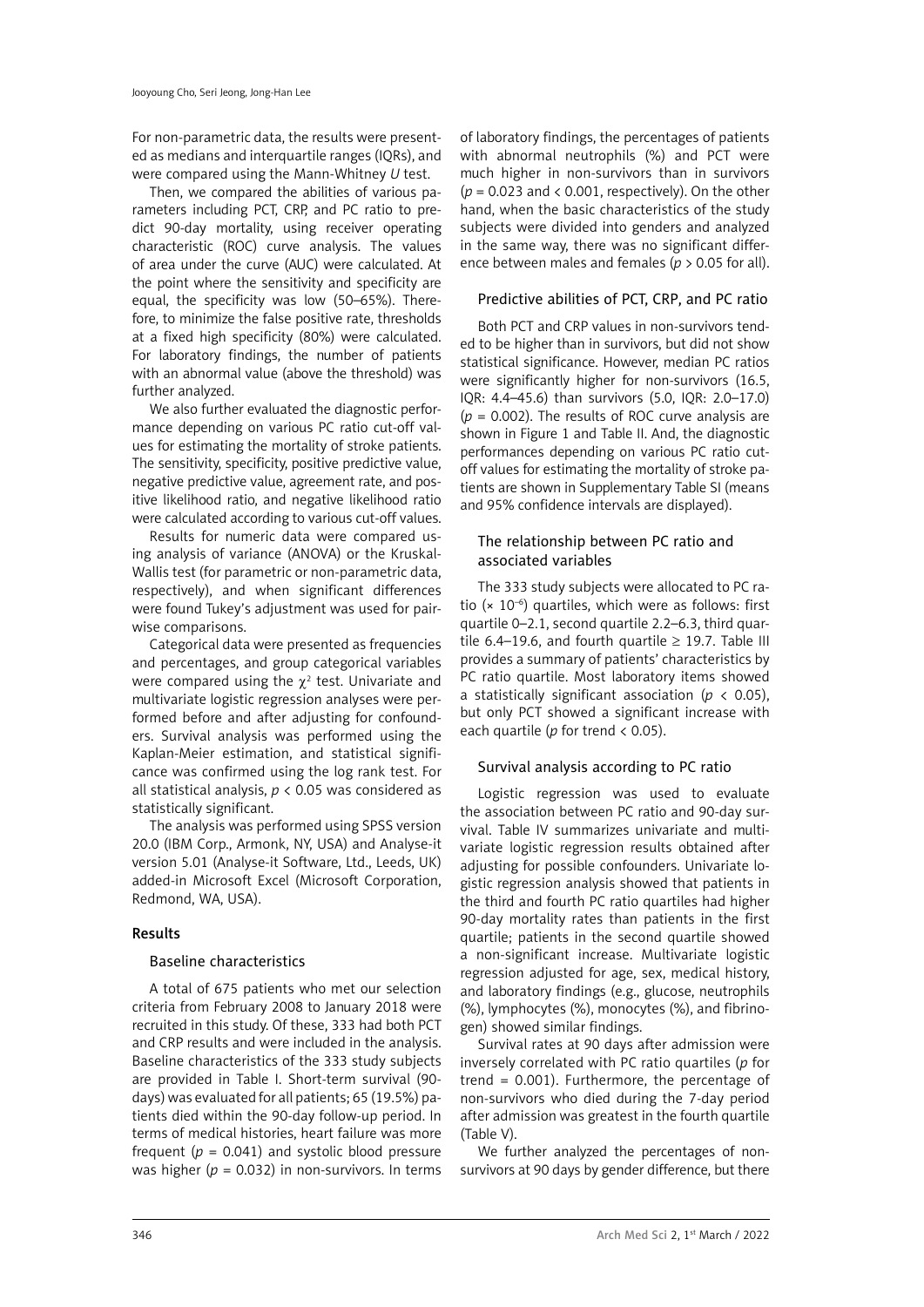Table I. Baseline characteristics of stroke patients

| <b>Baseline variables</b>                   | Survival        | Non-<br>survival | P-value           | Male            | Female          | P-value  |
|---------------------------------------------|-----------------|------------------|-------------------|-----------------|-----------------|----------|
| N(%)                                        | 268 (80.5)      | 65 (19.5)        | $\qquad \qquad -$ | 201 (60.4)      | 132 (39.6)      |          |
| Age [years], mean ± SD:                     | $73.1 \pm 13.5$ | $72.4 \pm 12.3$  | 0.719             | $71.1 \pm 14.0$ | $75.3 + 11.5$   | 0.419    |
| Male, $n$ (%)                               | 161(60.1)       | 40 (61.5)        | 0.829             |                 |                 |          |
| Female, $n$ (%)                             | 107 (39.9)      | 25 (38.5)        |                   |                 |                 |          |
| Medical history of, $n$ (%):                |                 |                  |                   |                 |                 |          |
| Hypertension                                | 42 (15.1)       | 9(13.8)          | 0.714             | 33 (16.4)       | 18 (13.6)       | 0.536    |
| Diabetes mellitus                           | 22(8.2)         | 6(9.2)           | 0.790             | 20(10.0)        | 8(6.1)          | 0.233    |
| Atrial fibrillation                         | 35(13.1)        | 10(15.4)         | 0.623             | 25(12.4)        | 20(15.2)        | 0.514    |
| Heart failure                               | 9(3.4)          | 6(9.2)           | $0.041*$          | 8(4.0)          | 7(5.3)          | 0.597    |
| Coronary artery occlusive disease           | 9(3.4)          | 2(3.1)           | 0.909             | 5(2.5)          | 6(4.5)          | 0.355    |
| Malignancy                                  | 17(6.3)         | 2(3.1)           | 0.308             | 13(6.5)         | 11(8.3)         | 0.524    |
| Clinical findings, mean ± SD [mm Hg]:       |                 |                  |                   |                 |                 |          |
| Systolic blood pressure                     | 128.3 ±29.3     | 118.4 ±26.7      | $0.032*$          | 125.9 ±28.4     | 127.4 ±29.8     | 0.701    |
| Diastolic blood pressure                    | 74.1 ±16.7      | $71.8 \pm 18.2$  | 0.386             | 74.7 ±16.8      | $72.2 \pm 17.7$ | 0.280    |
| Laboratory findings <sup>†</sup> , $n$ (%): |                 |                  |                   |                 |                 |          |
| White blood cells: $15.5 \times 10^9$ /l    | 54 (19.6)       | 16(28.1)         | 0.156             | 43 (21.4)       | 27(20.5)        | 0.891    |
| Neutrophil: 88.2%                           | 56 (20.3)       | 20(35.1)         | $0.023*$          | 46 (22.9)       | 30(22.7)        | 0.999    |
| PCT: 1.3 ng/ml                              | 52 (18.8)       | 24(42.1)         | $< 0.001*$        | 46 (22.9)       | 30(22.7)        | 0.999    |
| CRP: 159.0 mg/l                             | 57 (20.7)       | 14 (24.6)        | 0.484             | 50 (24.9)       | 21(15.9)        | 0.056    |
| ESR: 18.0 mm/h                              | 181 (65.6)      | 31 (54.4)        | 0.130             | 125(62.2)       | 87 (65.9)       | 0.560    |
| BNP: 453.6 pg/ml                            | 30(10.9)        | 10(17.5)         | 0.179             | 20(10.0)        | 20(15.2)        | 0.170    |
| CK-MB: 3.3 ng/ml                            | 180 (65.2)      | 38 (66.7)        | 0.879             | 133 (66.2)      | 85 (64.4)       | 0.814    |
| FDP: 22.2 µg/ml                             | 30(10.9)        | 11(19.3)         | 0.118             | 21(10.4)        | 20(15.2)        | 0.234    |
| D-dimer: 1569.0 mg/l                        | 34(12.3)        | 13 (22.8)        | 0.057             | 20(10.0)        | 27(20.5)        | $0.010*$ |
| Fibrinogen: 385.0 mg/dl                     | 116 (42.0)      | 21 (36.8)        | 0.555             | 76 (37.8)       | 61(46.2)        | 0.140    |

*SD – standard deviation, IQR – interquartile range, PCT – procalcitonin, CRP – C-reactive protein, ESR – erythrocyte sedimentation rate, BNP – B-natriuretic peptide, CK-MB – creatine kinase-muscle/brain, FDP – fibrin degradation product. \*P-value < 0.05 represents statistical significance. † The number and percentage of patients with abnormal laboratory findings (above the threshold value determined in Table II) are shown.*

was no statistically significant association. The causes of death were also analyzed. However, there was no significant difference according to PC ratio quartile, even divided by neurological and nonneurological cause.

Kaplan-Meier survival estimates by PC ratio quartile are shown in Figure 2. Furthermore, survival rates were found to be significantly and negatively associated with PC ratio quartiles ( $p < 0.001$ ).

#### Discussion

The results of this study suggest that PC ratio was positively correlated with short-term (90-day) mortality in ischemic stroke patients. A previous study suggested that serum PCT and CRP are associated independently with prognosis in ischemic stroke, though PCT showed greater discriminatory power than CRP in ischemic stroke patients [22]. In our ROC curve analysis, no parameter showed a good AUC value above 0.8. However, PCT had the highest AUC value among them, and in the combination of each marker, PC ratio showed the best AUC value. A previous study attempted to identify the relationship between stroke severity and several combinations of known indicators, such as the ratio of two indicators, rather than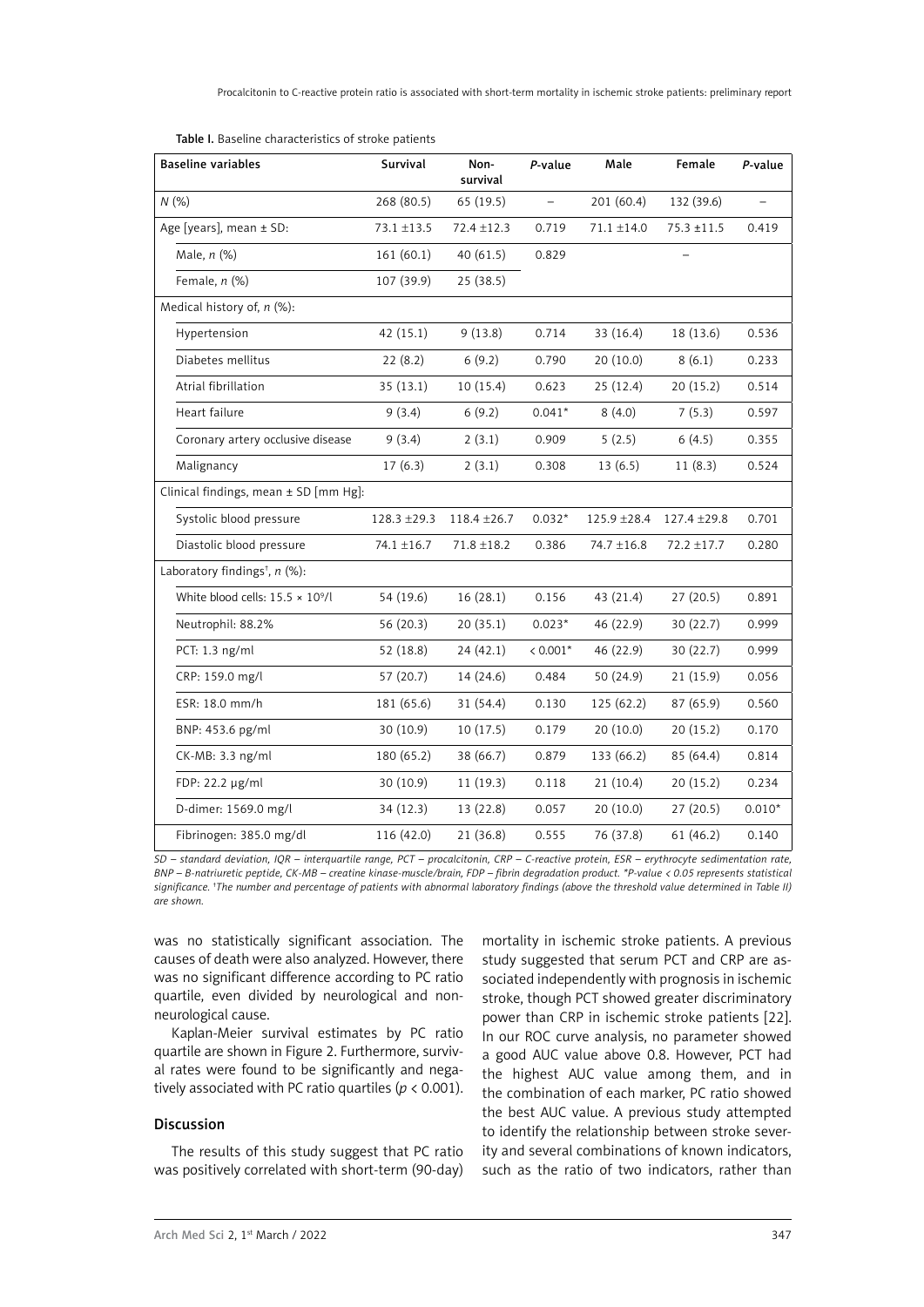

Figure 1. Receiver operating characteristic (ROC) curves of procalcitonin (PCT), C-reactive protein (CRP), and procalcitonin to C-reactive protein (PC) ratio for the prediction of 90-day mortality in ischemic stroke patients

an individual parameter alone [27]. Therefore, we focused on the value of PCT and CRP as prognostic markers in ischemic stroke.

In this study, we found that non-survivors showed a much higher proportion of patients with an abnormal PCT level than survivors, and a higher PC quartile was correlated with a higher shortterm (90-day) mortality. Some previous studies have assessed the prognostic value of PCT in patients with ischemic stroke [22, 23] and cardiovascular disease [28]. Our findings were the first

Table II. Receiver operating characteristics curve analysis

to analyze the relationship between PC ratio and ischemic stroke, which is difficult to compare with previous research results. However, the prognostic value of PCT in inflammatory conditions such as ischemic stroke as shown in this study is supported by the results from these previous studies.

It has been reported that serum PCT level is a useful diagnostic and prognostic marker for bacterial infections [18–21, 24–26]. The specificity of PCT for bacterial infections was demonstrated in a study which showed that mediators of viral infections attenuate PCT levels [17]. Accordingly, studies on PCT have focused on its relations with infectious diseases such as pneumonia and sepsis. CRP is also a useful marker of inflammation, but because of the non-specific nature of its elevation, disease predictions based on CRP levels have limitations in clinical practice [24, 29].

For the reasons mentioned above, PCT and CRP have been studied with a focus on infectious diseases and relatively few have addressed relations between them and aspects of ischemic stroke. Nevertheless, it has been reported that CRP elevation is associated with higher risks of atherosclerotic or atheroembolic diseases [16, 30], and that CRP is related to acute ischemic stroke severity, etiologic subtype [16], and prognosis [31]. In addition, it has been reported that some non-infectious conditions appear to stimulate PCT secretion into circulation [21, 29, 31, 32]. Although the role played by PCT in non-infectious inflammatory conditions has not been determined, it seems that PCT increases during the early phase of inflammation are associated with inflammatory disease progression.

| Parameter  | Mortality  |                 |         |                             |                                   |  |
|------------|------------|-----------------|---------|-----------------------------|-----------------------------------|--|
|            | <b>AUC</b> | 95% CI          | P-value | Threshold (80% specificity) | Sensitivity at decision point (%) |  |
| <b>PCT</b> | 0.676      | $0.597 - 0.754$ | 0.005   | $1.3$ ng/ml                 | 42.1                              |  |
| CRP        | 0.530      | $0.441 - 0.619$ | 0.436   | 159.0 mg/l                  | 24.6                              |  |
| PC ratio   | 0.699      | $0.629 - 0.770$ | 0.002   | $19.7 \times 10^{-6}$       | 47.4                              |  |
| <b>WBC</b> | 0.523      | $0.437 - 0.609$ | 0.581   | $15.5 \times 10^{9}$ /l     | 28.1                              |  |
| Neutrophil | 0.614      | $0.530 - 0.697$ | 0.008   | 88.2%                       | 34.5                              |  |
| <b>ESR</b> | 0.534      | $0.447 - 0.621$ | 0.486   | 18.0 mm/h                   | 29.5                              |  |
| <b>BNP</b> | 0.644      | $0.547 - 0.741$ | 0.007   | 453.6 pg/ml                 | 31.3                              |  |
| CK-MB      | 0.622      | $0.507 - 0.738$ | 0.067   | $3.3$ ng/ml                 | 42.4                              |  |
| <b>FDP</b> | 0.637      | $0.523 - 0.751$ | 0.043   | $22.2 \mu g/ml$             | 37.9                              |  |
| D-dimer    | 0.581      | $0.483 - 0.679$ | 0.070   | 1569.0 mg/l                 | 31.7                              |  |
| Fibrinogen | 0.539      | 0.428-0.650     | 0.441   | 385.0 mg/dl                 | 30.0                              |  |

*AUC – area under curve, CI – confidence interval, PCT – procalcitonin, CRP – C-reactive protein, PC ratio – procalcitonin to C-reactive protein ratio, WBC – white blood cells, ESR – erythrocyte sedimentation rate, BNP – brain natriuretic peptide, CK-MB – creatine kinase muscle/ brain, FDP – fibrin degradation product.*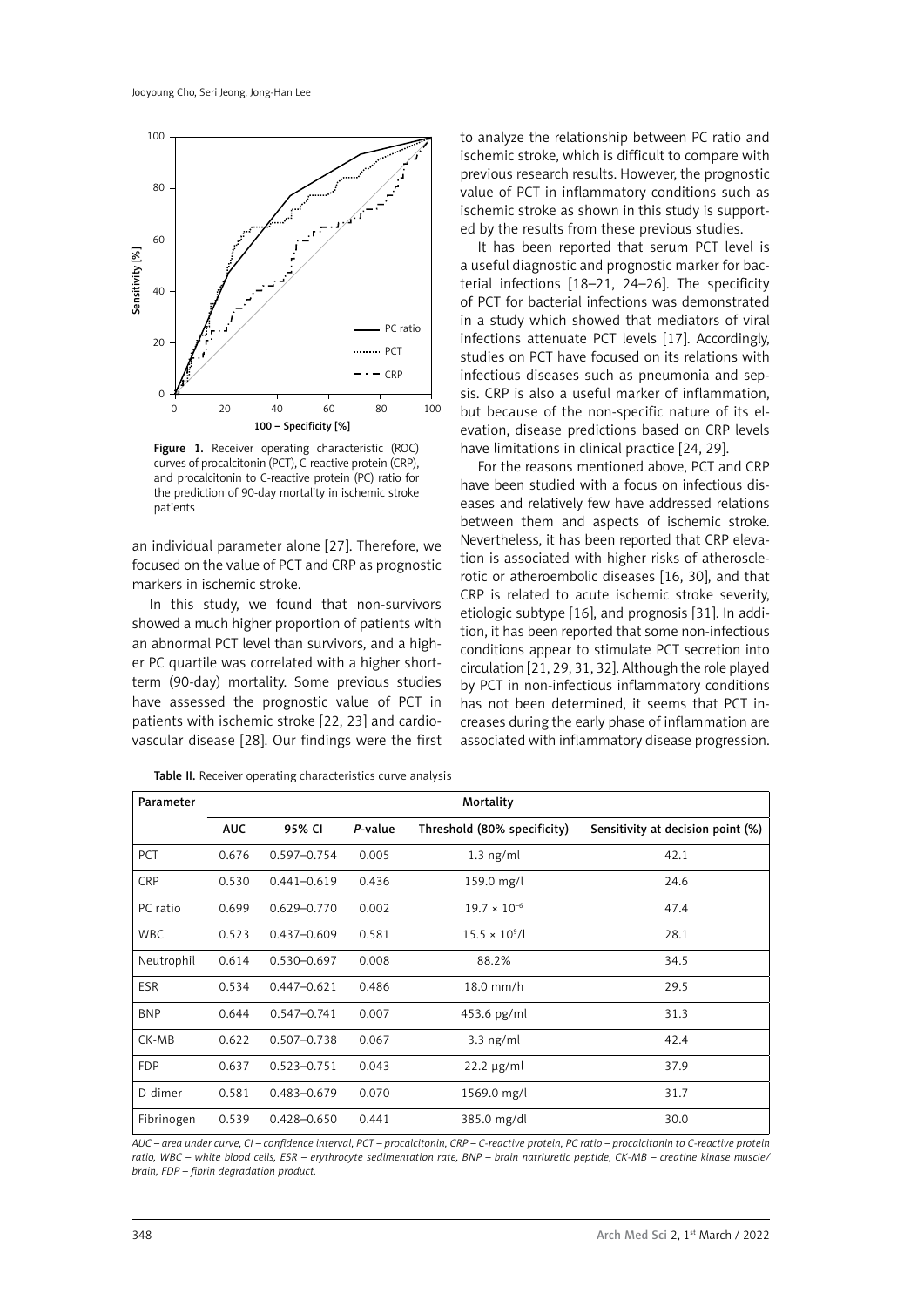| Table III. Patient characteristics according to quartiles of procalcitonin to C-reactive protein (PC) ratio |  |  |
|-------------------------------------------------------------------------------------------------------------|--|--|
|-------------------------------------------------------------------------------------------------------------|--|--|

| <b>Baseline variables</b>                 | Q1 <sup>6</sup> | Q <sub>2</sub> § | Q3 <sup>§</sup> | Q4§              | P-value    |
|-------------------------------------------|-----------------|------------------|-----------------|------------------|------------|
| $n$ (%)                                   | 83 (24.9)       | 84 (25.3)        | 83 (24.9)       | 83 (24.9)        | L,         |
| Age [years], mean ± SD:                   | 74.0 ±14.3      | 74.8 ±10.4       | $72.3 \pm 11.1$ | $70.1 \pm 16.0$  | 0.096      |
| Male, $n$ $(\%)$                          | 54(65.1)        | 50 (59.5)        | 48 (57.8)       | 49 (59.0)        | 0.783      |
| Female, n (%)                             | 29 (34.9)       | 34 (40.5)        | 35 (42.2)       | 34 (41.0)        |            |
| Medical history of, $n$ (%):              |                 |                  |                 |                  |            |
| Hypertension                              | 11(13.3)        | 20(23.8)         | 10 (12.0)       | 10(12.0)         | 0.097      |
| Diabetes mellitus                         | 6(7.2)          | 7(8.3)           | 8(9.6)          | 7(8.4)           | 0.957      |
| Atrial fibrillation                       | 11(13.3)        | 17 (20.2)        | 6(7.2)          | 11(13.3)         | 0.109      |
| Heart failure                             | 4(4.8)          | 4(4.8)           | 4(4.8)          | 3(3.6)           | 0.977      |
| Coronary artery occlusive disease         | 1(1.2)          | 2(2.4)           | 2(2.4)          | 6(7.2)           | 0.134      |
| Malignancy                                | 6(7.2)          | 5(6.0)           | 6(7.2)          | 2(2.4)           | 0.493      |
| Clinical findings [mm Hg], mean ± SD:     |                 |                  |                 |                  |            |
| Systolic blood pressure                   | 129.6 ±18.7     | $128.1 \pm 22.3$ | 130.6 ±28.8     | $116.8 \pm 41.3$ | $0.035*$   |
| Diastolic blood pressure                  | 74.5 ±11.6      | 74.2 ±13.8       | 78.3 ±19.9      | $67.7 \pm 20.7$  | $0.008*$   |
| Laboratory findings <sup>t</sup> , n (%): |                 |                  |                 |                  |            |
| White blood cells: $15.5 \times 10^9$ /l  | 9(10.8)         | 20(23.8)         | 16(19.3)        | 25 (30.1)        | $0.020*$   |
| Neutrophil: 88.2%                         | 7(8.4)          | 17(20.2)         | 17 (20.5)       | 35 (42.2)        | $< 0.001*$ |
| PCT: 1.3 ng/ml                            | 0(0.0)          | 2(2.4)           | 16(19.3)        | 58 (69.9)        | $< 0.001*$ |
| CRP: 159.0 mg/l                           | 17(20.5)        | 10(11.9)         | 15(18.1)        | 29(34.9)         | $0.014*$   |
| ESR: 18.0 mm/h                            | 62 (74.7)       | 57 (67.9)        | 46 (55.4)       | 47 (56.6)        | $0.026*$   |
| BNP: 453.6 pg/ml                          | 5(6.0)          | 7(8.3)           | 10(12.0)        | 18 (21.7)        | $0.010*$   |
| CK-MB: 3.3 ng/ml                          | 59 (71.1)       | 56 (66.7)        | 46 (55.4)       | 57 (68.7)        | 0.429      |
| FDP: 22.2 µg/ml                           | 5(6.0)          | 6(7.1)           | 11(13.3)        | 19 (22.9)        | $0.003*$   |
| D-dimer: 1569.0 mg/l                      | 9(10.8)         | 12(14.3)         | 9(10.8)         | 17(20.5)         | 0.236      |
| Fibrinogen: 385.0 mg/dl                   | 28 (33.7)       | 36 (42.9)        | 30(36.1)        | 43 (51.8)        | 0.081      |

*PC ratio – procalcitonin to C-reactive protein ratio, SD – standard deviation, IQR – interquartile range, PCT – procalcitonin, CRP – C-reactive protein, ESR – erythrocyte sedimentation rate, BNP – B-natriuretic peptide, CK-MB – creatine kinase-muscle/brain, FDP – fibrin degradation product. \*P-value < 0.05 represents statistical significance. † The number and percentage of patients with abnormal laboratory findings (above the threshold value determined in Table II) are shown. § Range of PC ratio for each quartile: Q1 0–2.1, Q2 2.2–6.3, Q3 6.4–19.6, Q4* ≥ *19.7 (× 10-6).*

Table IV. Univariate and multivariate logistic regression of the association between procalcitonin to C-reactive protein (PC) ratio and 90-day mortality

| PC ratio quartiles | Univariate         |          | Multivariate 1 <sup>+</sup> |            | Multivariate 2 <sup>§</sup> |          |
|--------------------|--------------------|----------|-----------------------------|------------|-----------------------------|----------|
|                    | OR (95% CI)        | P-value  | OR (95% CI)                 | P-value    | OR (95% CI)                 | P-value  |
| First quartile     |                    |          |                             |            |                             |          |
| Second quartile    | $1.56(0.60-4.05)$  | 0.358    | $1.59(0.61 - 4.13)$         | 0.350      | $1.47(0.62 - 4.20)$         | 0.440    |
| Third quartile     | $2.49(1.01-6.15)$  | $0.048*$ | $2.56(1.04 - 6.43)$         | $0.046*$   | $2.54(0.95 - 5.91)$         | $0.048*$ |
| Fourth quartile    | $4.52(1.91-10.70)$ | $0.001*$ | $4.89(1.98 - 11.31)$        | $< 0.001*$ | $4.10(1.73 - 9.80)$         | $0.002*$ |

*PC ratio – procalcitonin to C-reactive protein ratio, OR – odds ratio, CI – confidence interval. \*P-values of < 0.05 were deemed significant. † Adjusted for age, sex, history of hypertension, diabetes mellitus, atrial fibrillation, heart failure, coronary artery occlusive disease, and malignancy. § Adjusted for age, sex, history of hypertension, diabetes mellitus, atrial fibrillation, heart failure, coronary artery occlusive disease, and malignancy plus laboratory findings.*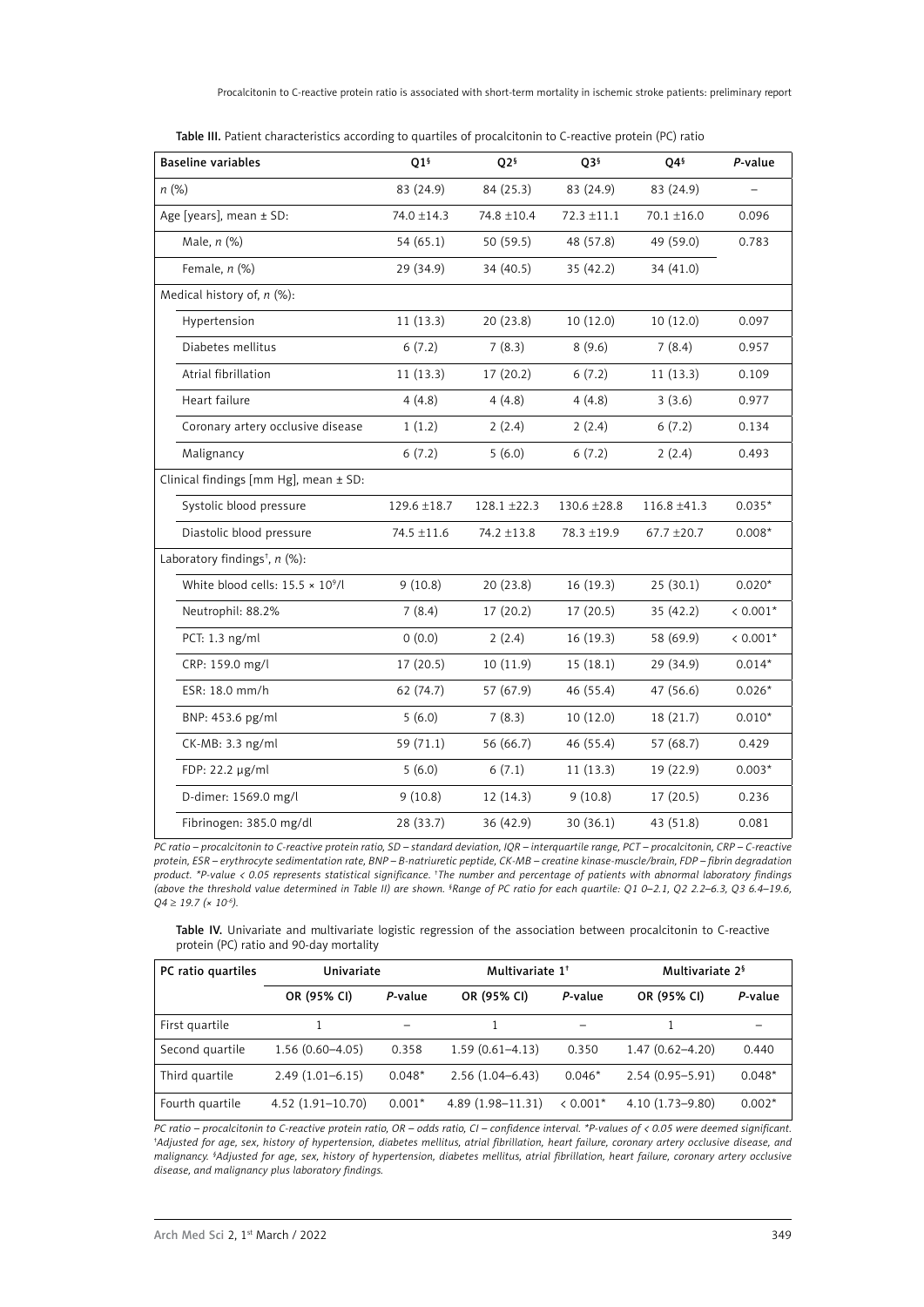|  |  | Table V. Mortality rates for procalcitonin to C-reactive protein (PC) ratio quartiles |
|--|--|---------------------------------------------------------------------------------------|
|--|--|---------------------------------------------------------------------------------------|

| Characteristic      | N(%)      |           |           | P-value   |          |
|---------------------|-----------|-----------|-----------|-----------|----------|
|                     | $Q1*$     | $Q2*$     | $Q3*$     | $Q4*$     |          |
| 90-day mortality:   |           |           |           |           |          |
| Survival            | 74 (89.2) | 72 (85.7) | 66 (79.5) | 56 (67.5) | $0.001*$ |
| Non-survival        | 9(10.8)   | 12(14.3)  | 17 (20.5) | 27 (32.5) |          |
| Gender difference:  |           |           |           |           |          |
| Male:               |           |           |           |           |          |
| Total death         | 5(6.0)    | 6(7.2)    | 11 (13.2) | 20 (24.1) | 0.223    |
| Neurological        | 2(2.4)    | 1(1.2)    | 3(3.6)    | 9(10.8)   |          |
| Female:             |           |           |           |           |          |
| Total death         | 4(4.8)    | 6(7.2)    | 6(7.2)    | 7(8.4)    |          |
| Neurological        | 0(0.0)    | 4(4.8)    | 3(3.6)    | 4(4.8)    |          |
| Cause of death:     |           |           |           |           |          |
| Neurological event  | 2(2.4)    | 5(6.0)    | 6(7.2)    | 13 (15.7) | 0.187    |
| Pneumonia           | 2(2.4)    | 2(2.4)    | 3(3.6)    | 3(3.6)    |          |
| Sepsis              | 2(2.4)    | 0(0.0)    | 3(3.6)    | 7(8.4)    |          |
| Cardiac event       | 2(2.4)    | 2(2.4)    | 2(2.4)    | 1(1.2)    |          |
| Other or unknown    | 1(1.2)    | 3(3.6)    | 3(3.6)    | 3(3.6)    |          |
| Length of survival: |           |           |           |           |          |
| Died 0-7 days       | 2(2.4)    | 3(3.6)    | 2(2.4)    | 15(18.1)  | $0.008*$ |
| Died 8-15 days      | 3(3.6)    | 2(2.4)    | 4(4.8)    | 4(4.8)    |          |
| Died 16-30 days     | 3(3.6)    | 3(3.6)    | 5(6.0)    | 4(4.8)    |          |
| Died 31-60 days     | 0(0.0)    | 3(3.6)    | 5(6.0)    | 3(3.6)    |          |
| Died 61-90 days     | 1(1.2)    | 1(1.2)    | 1(1.2)    | 1(1.2)    |          |

*PC ratio – procalcitonin to C-reactive protein ratio. \*Range of PC ratio for each quartile: Q1 0–2.1, Q2 2.2–6.3, Q3 6.4–19.6, Q4 ≥* 19.7 (× 10<sup>-6</sup>).



Figure 2. Kaplan-Meier survival estimates of ischemic stroke patients by procalcitonin to C-reactive protein (PC) quartile

Cardioembolic stroke is the subtype of ischemic infarcts with the highest in-hospital mortality, around 20%. Furthermore, the short-term prognosis of patients with cardioembolic stroke is poor compared to other ischemic stroke subtypes [33]. Therefore, early diagnosis and risk assessment is important for stroke management. Although this study is a preliminary report and it will require a lot of further research to prove it, we might be able to see the possibility for the use of PCT as a predictive marker of ischemic stroke. The findings in our study are partially consistent with some previous studies in some aspects.

The present study has several limitations. The first is that it was based on a retrospective review of medical chart data in one institution and was not a case control study. Furthermore, other possible confounders, such as concurrent renal disease or malignancy, and medical history, could not be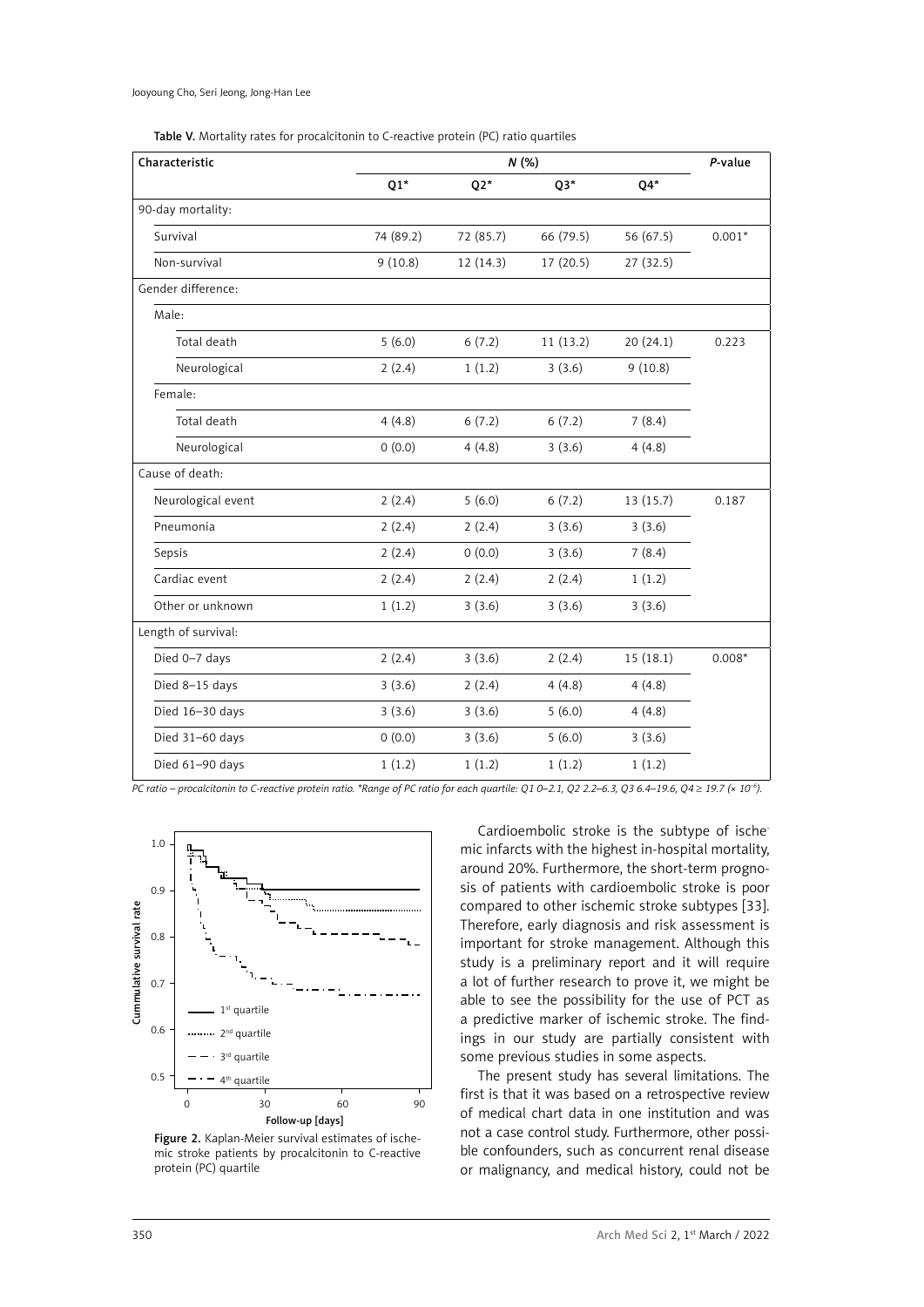fully assessed. The second limitation is that we did not reflect dietary factors for analysis. A previous study suggested that dietary factors influence allcause mortality [4]. This is one of our limitations.

The third limitation is that it did not reflect the different ischemic stroke subtypes or severity based on the imaging study data. This is a preliminary new study using a combination of laboratory tests for screening the severity of stroke patients. We think that a specific stroke subtype study should be added in future prospective validation research. In this study, we demonstrated that routine clinical laboratory tests can have a new diagnostic value to evaluate stroke severity. If this new analysis has clinical significance for screening stroke severity diagnosis, it can be effective and economical for another diagnostic approach.

The fourth limitation is that PCT and CRP measurements were made at admission time only, and it has been shown that serial measurements have more predictive power than single values [34, 35]. However, it is also known that PCT at admission time is an important predictor of the presence of infectious disease.

Nevertheless, we found that an elevated initial PCT level was correlated with prognosis in ischemic stroke. In fact, the present study is the first to address the relationship between PC ratio and prognosis in ischemic stroke. Previous studies have focused on the relation between PCT and prognosis in non-infectious conditions, such as trauma and stroke [21–23]. Others have reported that PC ratio has predictive value in infectious conditions, such as community-acquired pneumonia and sepsis [24, 25]. In the present study, we found that higher PC ratios were negatively correlated with survival duration and survival rates.

We also assessed stroke risk according to gender difference. Arboix *et al*. reported that women differ from men in the distribution of risk factors, stroke subtype, stroke severity, and outcome [36]. As mentioned above, however, in our study there was no significant difference in survival rate by gender difference, and no difference in ESR or CRP level. In addition, there was no significant difference in the causes of death (neurological or non-neurological) according to either gender or PC ratio.

In conclusion, in this study, we found that higher PC ratios were positively correlated with 90-day mortality in ischemic stroke patients. We suggest that PC ratio is a useful blood marker for predicting the mortality of ischemic stroke. Therefore, we suggest PC ratio might be used as a new additive screening tool for evaluation of short term mortality of stroke patients. Further well-organized large-scale studies are needed to confirm our results and elucidate the mechanistic link between

PC ratio and the pathogenesis of ischemic stroke. In addition, more prospective studies are required to validate the association between PC ratio and short-term mortality in clinical practice.

## Conflict of interest

The authors declare no conflict of interest.

References

- 1. Makris K, Haliassos A, Chondrogianni M, Tsivgoulis G. Blood biomarkers in ischemic stroke: potential role and challenges in clinical practice and research. Crit Rev Lab Sci 2018; 55: 294-328.
- 2. Sonderer J, Katan Kahles M. Aetiological blood biomarkers of ischaemic stroke. Swiss Med Wkly 2015; 145: w14138.
- 3. Carter AM, Catto AJ, Mansfield MW, Bamford JM, Grant PJ. Predictive variables for mortality after acute ischemic stroke. Stroke 2007; 38: 1873-80.
- 4. Mazidi M, Katsiki N, Mikhailidis DP, Pella D, Banach M. Potato consumption is associated with total and causespecific mortality: a population-based cohort study and pooling of prospective studies with 98,569 participants. Arch Med Sci 2020; 16: 260-72.
- 5. Oz II, Yucel M, Bilici M, et al. Is mean platelet volume a reliable marker to predict ischemic stroke in the follow-up of patients with carotid stenosis? J Stroke Cerebrovasc Dis 2016; 25: 404-9.
- 6. Furlan J, Vergouwen M, Fang J, Silver F. White blood cell count is an independent predictor of outcomes after acute ischaemic stroke. Eur J Neurol 2014; 21: 215-22.
- 7. Luo Y, Li J, Zhang J, Xu Y. Elevated bilirubin after acute ischemic stroke linked to the stroke severity. Int J Dev Neurosci 2013; 31: 634-8.
- 8. Weikert C, Drogan D, di Giuseppe R, et al. Liver enzymes and stroke risk in middle-aged German adults. Atherosclerosis 2013; 228: 508-14.
- 9. Kawase S, Kowa H, Suto Y, et al. Association between serum uric acid level and activity of daily living in Japanese patients with ischemic stroke. J Stroke Cerebrovasc Dis 2017; 26: 1960-5.
- 10. Di Napoli M, Papa F, Bocola V. Prognostic influence of increased C-reactive protein and fibrinogen levels in ischemic stroke. Stroke 2001; 32: 133-8.
- 11. Chaudhuri JR, Sharma VK, Mridula KR, Balaraju B, Bandaru VCSS. Association of plasma brain natriuretic peptide levels in acute ischemic stroke subtypes and outcome. J Stroke Cerebrovasc Dis 2015; 24: 485-91.
- 12. Taub PR, Fields JD, Wu AH, et al. Elevated BNP is associated with vasospasm-independent cerebral infarction following aneurysmal subarachnoid hemorrhage. Neurocrit Care 2011; 15: 13-8.
- 13. Barber M, Langhorne P, Rumley A, Lowe GD, Stott DJ. D-dimer predicts early clinical progression in ischemic stroke: confirmation using routine clinical assays. Stroke 2006; 37: 1113-5.
- 14. Barber M, Langhorne P, Rumley A, Lowe GD, Stott DJ. Hemostatic function and progressing ischemic stroke: D-dimer predicts early clinical progression. Stroke 2004; 35: 1421-5.
- 15. Kotlega D, Golab-Janowska M, Meller A, et al. Beneficial effects of pre-stroke statins use in cardioembolic stroke patients with atrial fibrillation: a hospital-based retrospective analysis. Arch Med Sci 2019; 15: 385-92.